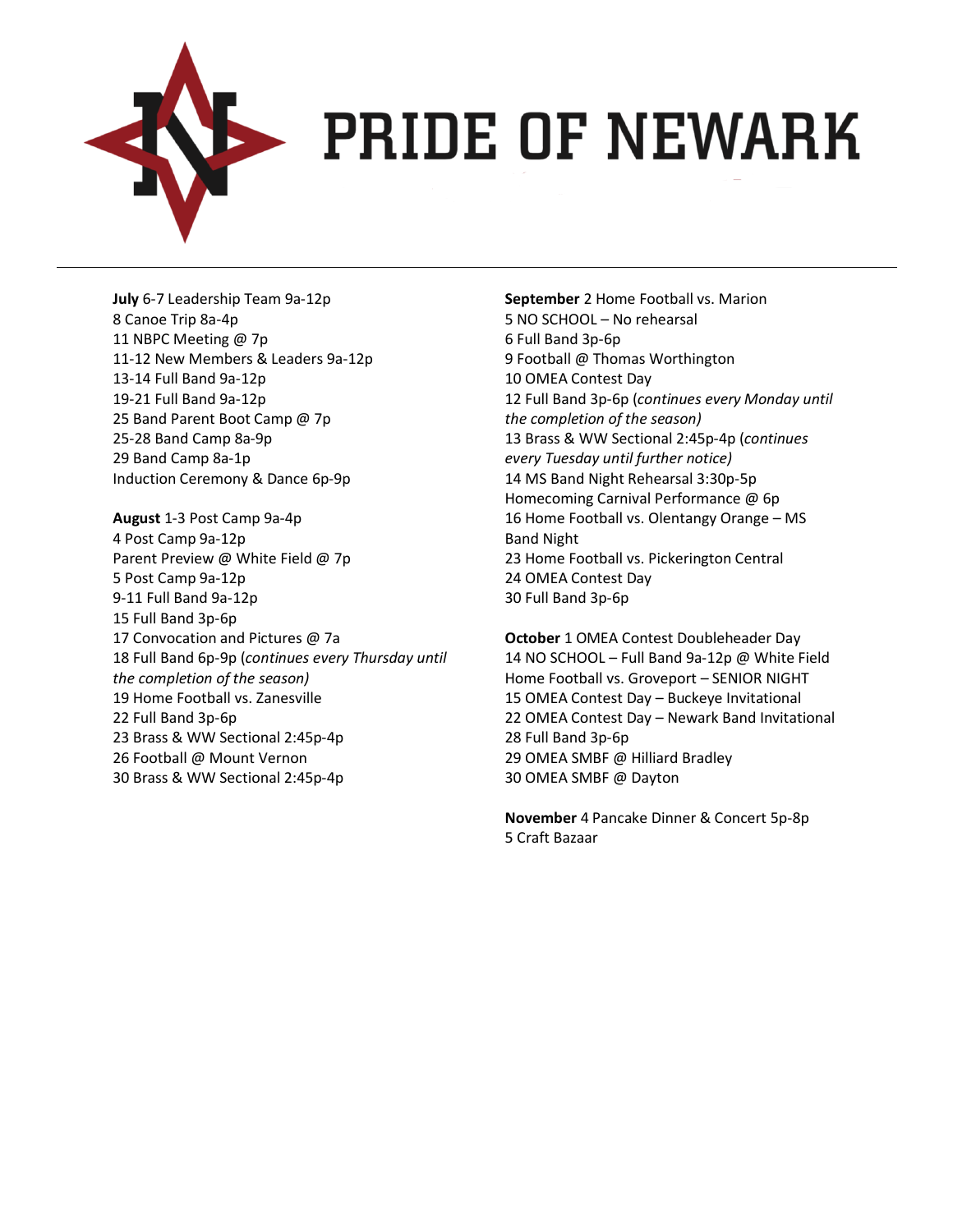# **JUL2022**

| <b>SUN</b> |    | <b>MON</b>                                                    | <b>TUE</b>                               | <b>WED</b>                                 | <b>THU</b>                      | <b>FRI</b>                                          | <b>SAT</b> |
|------------|----|---------------------------------------------------------------|------------------------------------------|--------------------------------------------|---------------------------------|-----------------------------------------------------|------------|
|            |    |                                                               |                                          |                                            |                                 | 01                                                  | 02         |
|            | 03 | 04                                                            | 05                                       | 06<br>Leadership<br>Team 9a-12p            | 07<br>Leadership<br>Team 9a-12p | 08<br>Leadership<br>Team Canoe                      | 09         |
|            | 10 | 11<br>New Member<br>Rehearsal 9a-12p<br>NBPC Meeting @        | 12<br>New Member<br>Rehearsal 9a-<br>12p | 13<br>Full Band 9a-12p<br>Senior Lunch     | 14<br>Full Band 9a-<br>12p      | Trip 8a-3p<br>15                                    | 16         |
|            | 17 | 7p<br>18                                                      | 19<br>Full Band 9a-<br>12p               | 12:30p-1:30p<br>20<br>Full Band 9a-<br>12p | 21<br>Full Band 9a-<br>12p      | 22                                                  | 23         |
|            | 24 | 25<br>Band Camp 8a-9p<br><b>Band Parent Boot</b><br>Camp @ 7p | 26<br>Band Camp 8a-<br>9p                | 27<br>Band Camp 8a-<br>9p                  | 28<br>Band Camp 8a-<br>9p       | 29<br>Band Camp 8a-1p<br>Induction & Dance<br>6p-9p | 30         |

**31**

*SUBJECT TO CHANGE*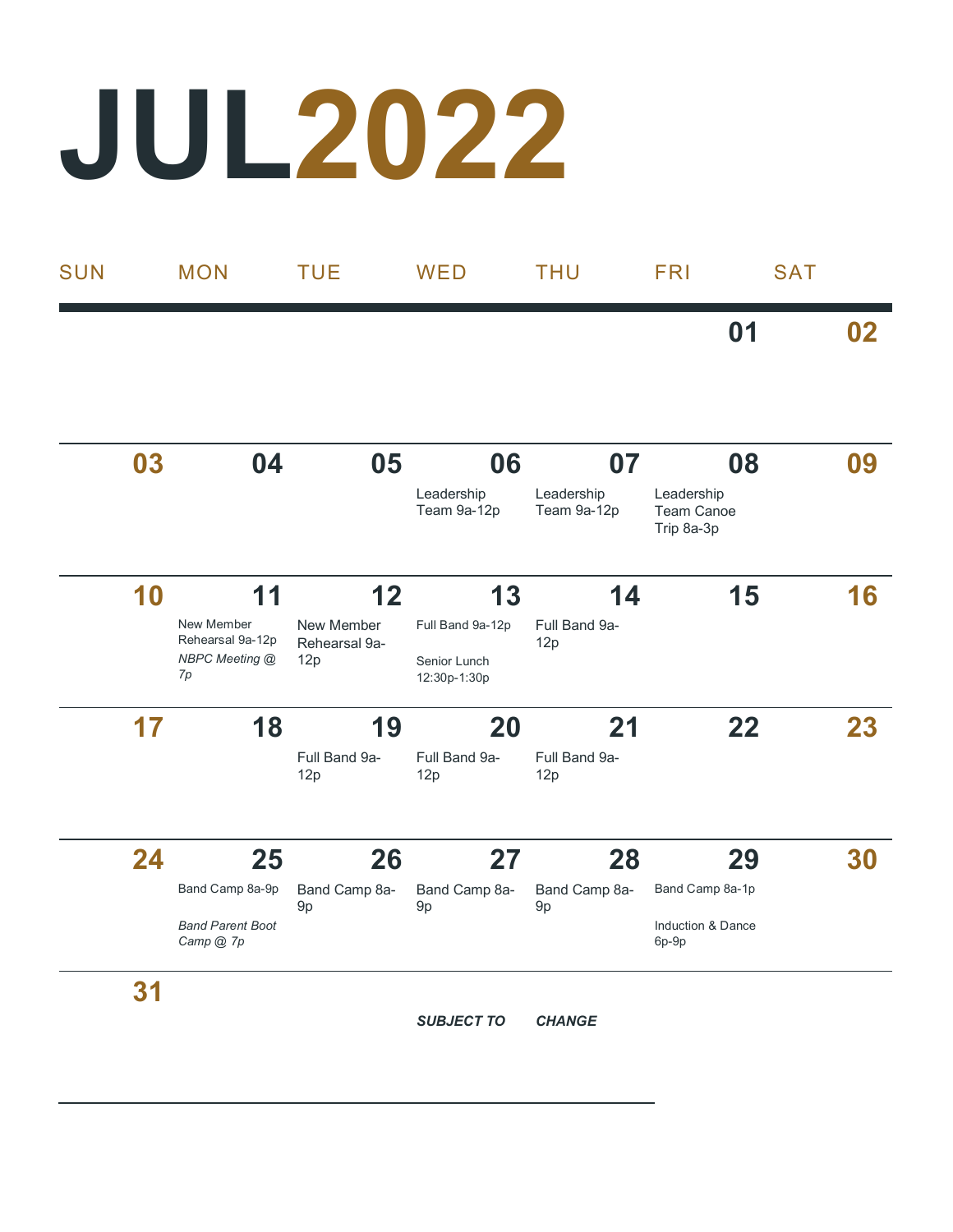## **AUG2022**

| <b>SUN</b> |    | <b>MON</b>                | <b>TUE</b>                                 | <b>WED</b>                                         | <b>THU</b>                                 | <b>FRI</b>                            | <b>SAT</b> |
|------------|----|---------------------------|--------------------------------------------|----------------------------------------------------|--------------------------------------------|---------------------------------------|------------|
|            |    | 01<br>Post Camp 9a-<br>4p | 02<br>Post Camp 9a-<br>4p                  | 03<br>Post Camp 9a-<br>4 <sub>p</sub>              | 04<br>Post Camp 9a-12p<br>Parent Preview & | 05<br>Full Band 9a-<br>12p            | 06         |
|            |    |                           |                                            |                                                    | Ice Cream Social @<br>7p @ White Field     |                                       |            |
|            | 07 | 08                        | 09<br>Full Band 9a-<br>12p                 | 10<br>Full Band 9a-<br>12p                         | 11<br>Full Band 9a-<br>12p                 | 12                                    | 13         |
|            | 14 | 15<br>Full Band 3p-6p     | 16                                         | 17<br>Convocation and<br>Pictures 7a-10a           | 18<br>Full Band 6p-9p                      | 19<br>Home Football vs.<br>Zanesville | 20         |
|            |    |                           |                                            | (students<br>dismissed as they<br>finish pictures) | First Day for<br>Freshmen                  | First Day for ALL<br><b>Students</b>  |            |
|            | 21 | 22<br>Full Band 3p-6p     | 23<br>Brass & WW<br>Sectional 2:45p-<br>4p | 24                                                 | 25<br>Full Band 6p-9p                      | 26<br>Football @<br>Mount Vernon      | 27         |
|            | 28 | 29<br>Full Band 3p-6p     | 30<br>Brass & WW<br>Sectional 2:45p-<br>4p | 31                                                 | <b>SUBJECT TO</b>                          | <b>CHANGE</b>                         |            |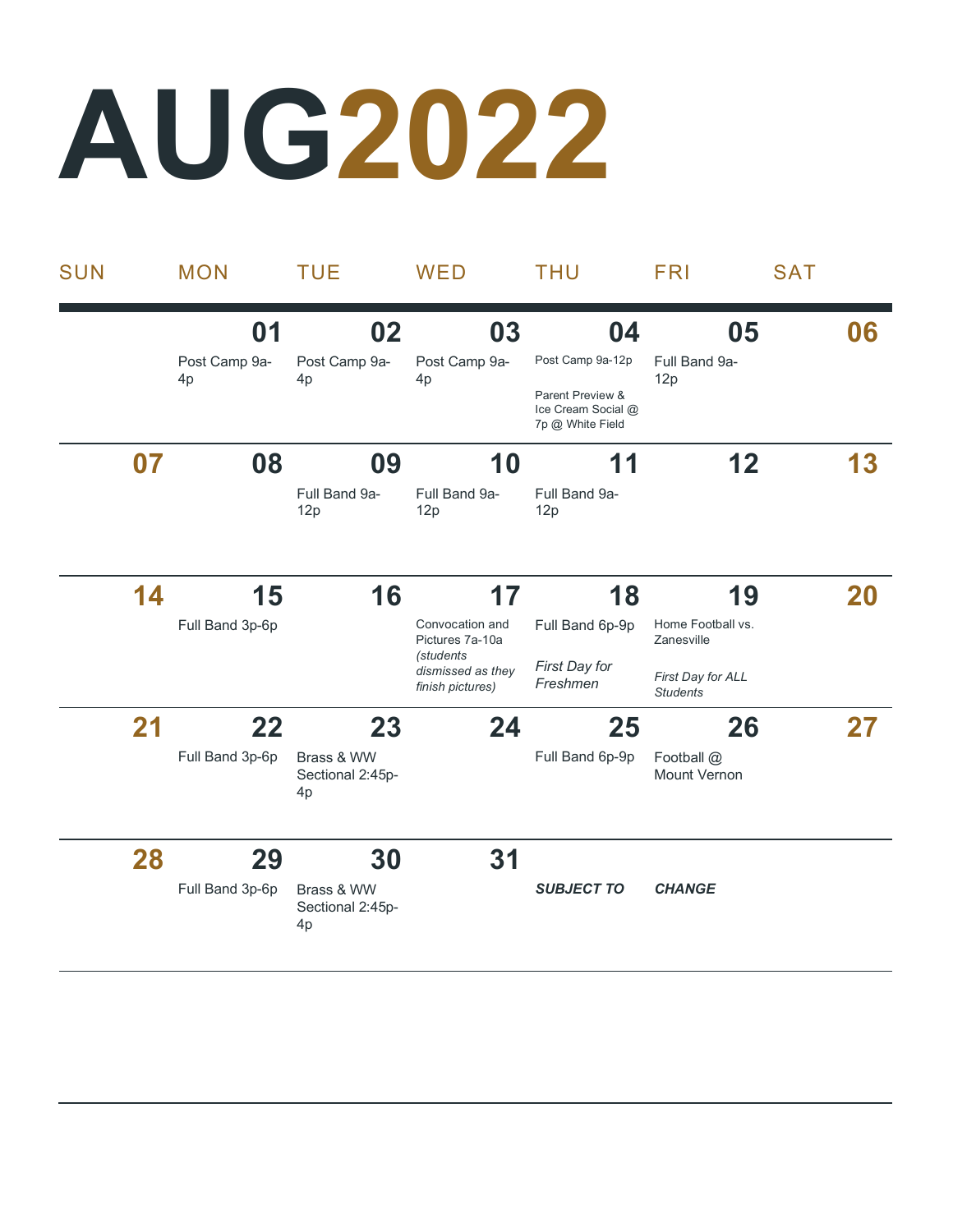# **SEP2022**

| <b>SUN</b> |    | <b>MON</b>              | <b>TUE</b>                                       | WED                                                                      | <b>THU</b>            | <b>FRI</b>                                                         | <b>SAT</b>                    |
|------------|----|-------------------------|--------------------------------------------------|--------------------------------------------------------------------------|-----------------------|--------------------------------------------------------------------|-------------------------------|
|            |    |                         |                                                  |                                                                          | 01<br>Full Band 6p-9p | 02<br>Home Football<br>vs. Marion<br>Harding                       | 03                            |
|            | 04 | 05                      | 06                                               | 07                                                                       | 08                    | 09                                                                 | 10                            |
|            |    | NO SCHOOL-<br>Labor Day | Full Band 3p-6p                                  |                                                                          | Full Band 6p-9p       | Football @<br>Thomas<br>Worthington                                | <b>OMEA Contest</b><br>Week 1 |
|            | 11 | 12                      | 13                                               | 14                                                                       | 15                    | 16                                                                 | 17                            |
|            |    | Full Band 3p-6p         | Brass & WW<br>Sectional 2:45p-<br>4p             | <b>MS Band Night</b><br>Rehearsal 3:30p-5p<br>Homecoming<br>Carnival -6p | Full Band 6p-9p       | Home Football<br>vs. Olentangy<br>Orange - MS<br><b>Band Night</b> | Homecoming                    |
|            | 18 | 19                      | 20                                               | 21                                                                       | 22                    | 23                                                                 | 24                            |
|            |    | Full Band 3p-6p         | Brass & WW<br>Sectional 2:45p-<br>4p             |                                                                          | Full Band 6p-9p       | Home Football<br>vs. Pickerington<br>Central                       | <b>OMEA Contest</b><br>Week 3 |
|            | 25 | 26                      | 27                                               | 28                                                                       | 29                    | 30                                                                 |                               |
|            |    | Full Band 3p-6p         | Brass & WW<br>Sectional 2:45p-<br>4 <sub>p</sub> |                                                                          | Full Band 6p-9p       | Full Band 3p-6p                                                    |                               |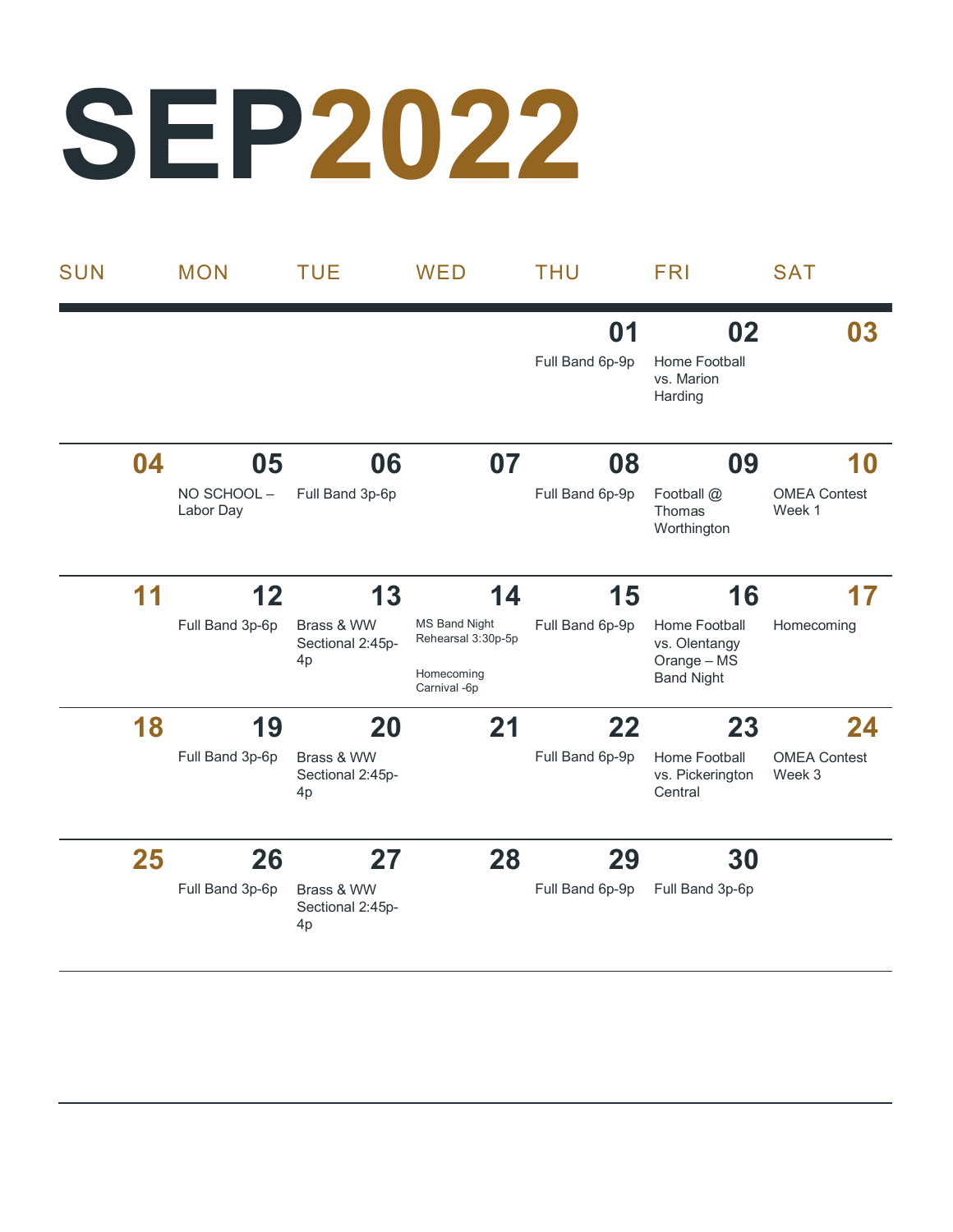#### **OCT2022**

Finals @ Dayton

| <b>SUN</b>                                | <b>MON</b>      | <b>TUE</b>                           | WED |    | <b>THU</b>      | <b>FRI</b>                                                                               | <b>SAT</b>                                                                |
|-------------------------------------------|-----------------|--------------------------------------|-----|----|-----------------|------------------------------------------------------------------------------------------|---------------------------------------------------------------------------|
|                                           |                 |                                      |     |    |                 |                                                                                          | 01<br><b>OMEA Contest</b><br>Week 4                                       |
| 02                                        | 03              | 04                                   |     | 05 | 06              | 07                                                                                       | 08                                                                        |
|                                           | Full Band 3p-5p | Brass & WW<br>Sectional 2:45p-<br>4p |     |    | Full Band 6p-8p | <b>NO</b><br><b>REHEARSAL</b>                                                            | NO CONTEST                                                                |
| 09                                        | 10              | 11                                   |     | 12 | 13              | 14                                                                                       | 15                                                                        |
|                                           | Full Band 3p-5p | Brass & WW<br>Sectional 2:45p-<br>4p |     |    | Full Band 6p-8p | NO SCHOOL-<br>Full Band 9a-12p<br>Home Football vs.<br>Groveport-<br><b>SENIOR NIGHT</b> | <b>OMEA Contest</b><br>Week 6                                             |
| 16                                        | 17              | 18                                   |     | 19 | 20              | 21                                                                                       | 22                                                                        |
|                                           | Full Band 3p-5p | Brass & WW<br>Sectional 2:45p-<br>4p |     |    | Full Band 6p-9p | Full Band 3p-6p                                                                          | <b>Newark</b><br><b>Marching Band</b><br>Invitational                     |
| 23                                        | 24              | 25                                   |     | 26 | 27              | 28                                                                                       | 29                                                                        |
|                                           | Full Band 3p-6p | Brass & WW<br>Sectional 2:45p-<br>4p |     |    | Full Band 6p-9p | Full Band 3p-6p                                                                          | <b>OMEA State</b><br>Marching Band<br>Finals @ Hilliard<br><b>Bradley</b> |
| 30                                        | 31              |                                      |     |    |                 |                                                                                          |                                                                           |
| <b>OMEA State</b><br><b>Marching Band</b> | Full Band 3p-6p |                                      |     |    |                 |                                                                                          |                                                                           |